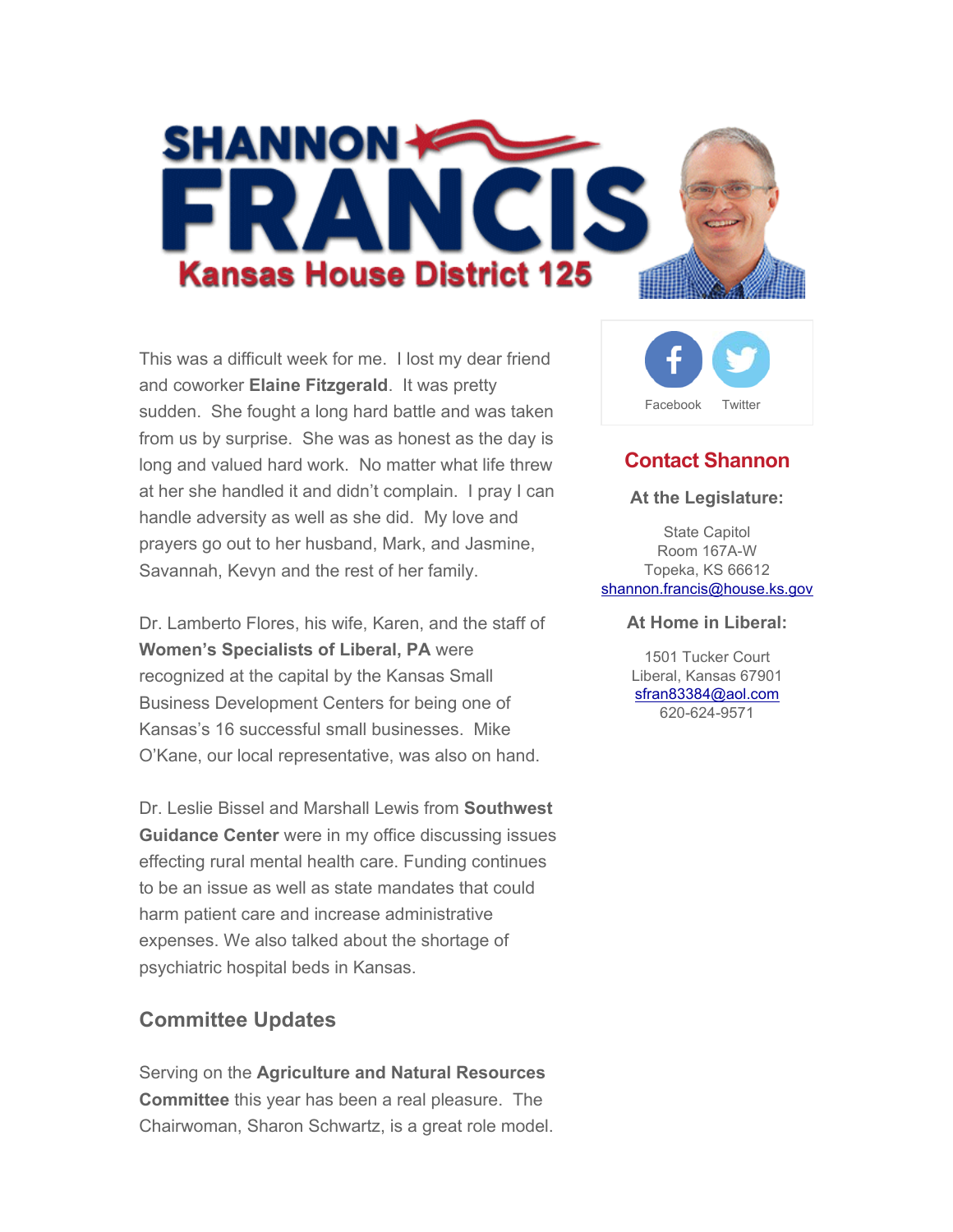I saw a number of legislative maneuvers that allowed us to get several important bills out of committee. Many of these were technical fixes but there were also some important water bills that will give farmers more opportunity to come up with innovative ways to conserve water. She is also great at stopping needless legislation.

My **Vision 20/20 Committee** was chaired by Representative Tom Sloan. Tom and Sharon are two of the senior members of the house and both have great institutional knowledge. Chairman Sloan focused on innovative healthcare programs to benefit rural and urban areas, water, and Internet security. The hearings we had will help form future bills that will benefit rural Kansas.

Representative Steve Huebert, another long time legislator, chaired my **Local Government Committee**. We did a lot of work in this committee on technical fixes for communities through out Kansas.

## **Looking Forward**

For the next 10 days we will spend most of our time working bills on the floor. The most important one will be the appropriations bill. I am still looking for a way to restore some of our lost transportation funding. This bill will determine the content of the tax bill. If the transfer of \$135 million the Governor has requested from KDOT stays in this bill I am concerned we will never get it back and road projects in 2018 and 2019 will be in jeopardy.

## **Weekly Coffee Meetings**

I will be having a coffee this **Saturday, March 28th from 9:00 to 11:00 am** at Spencer Browne's Coffee House. Please stop by and visit. I'm happy to answer any questions you might have. These are